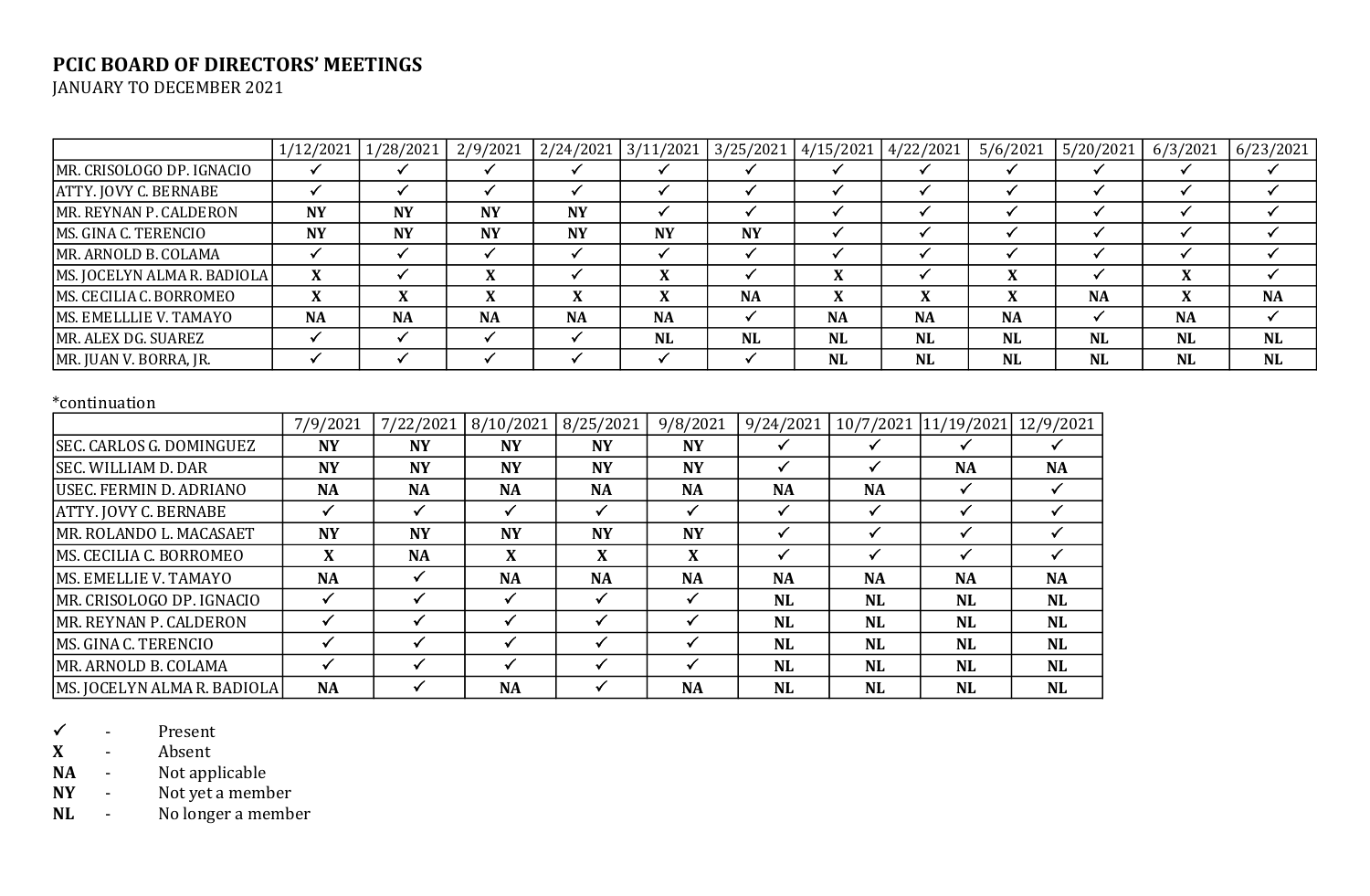# **PCIC COMMITTEE ON GOVERNANCE MEETINGS**

JANUARY TO DECEMBER 2021

|                             | 1/12/2021 | 1/28/2021 | 2/9/2021  | $2/24/2021$ 3/11/2021 |    |           | 3/25/2021 4/15/2021 4/22/2021 |           | 5/6/2021  | 5/20/2021 | 6/3/2021  | 6/23/2021 |
|-----------------------------|-----------|-----------|-----------|-----------------------|----|-----------|-------------------------------|-----------|-----------|-----------|-----------|-----------|
| MR. CRISOLOGO DP. IGNACIO   |           |           |           |                       |    |           |                               |           |           |           |           |           |
| ATTY. JOVY C. BERNABE       |           |           |           |                       |    |           |                               |           |           |           |           |           |
| MS. JOCELYN ALMA R. BADIOLA |           |           |           |                       |    |           |                               |           |           |           |           |           |
| MS. GINA C. TERENCIO        | <b>NY</b> | <b>NY</b> | <b>NY</b> | <b>NY</b>             | NY | <b>NY</b> |                               |           |           |           |           |           |
| MR. JUAN V. BORRA, JR.      |           |           |           |                       |    |           | <b>NL</b>                     | <b>NL</b> | <b>NL</b> | <b>NL</b> | <b>NL</b> | <b>NL</b> |

### \*continuation

|                              | 7/9/2021  | 7/22/2021 | 8/10/2021 | 8/25/2021 | 9/8/2021  | 10/28/2021 | 12/2/2021 |
|------------------------------|-----------|-----------|-----------|-----------|-----------|------------|-----------|
| SEC. CARLOS G. DOMINGUEZ     | <b>NY</b> | <b>NY</b> | <b>NY</b> | NY        | <b>NY</b> | <b>NA</b>  | <b>NA</b> |
| MS. ROSALIA V. DE LEON       | <b>NA</b> | <b>NA</b> | <b>NA</b> | <b>NA</b> | <b>NA</b> |            |           |
| <b>SEC. WILLIAM D. DAR</b>   | <b>NY</b> | <b>NY</b> | <b>NY</b> | <b>NY</b> | <b>NY</b> | <b>NA</b>  | <b>NA</b> |
| USEC. FERMIN D. ADRIANO      | <b>NA</b> | <b>NA</b> | <b>NA</b> | <b>NA</b> | <b>NA</b> |            |           |
| MR. ROLANDO L. MACASAET      | <b>NY</b> | <b>NY</b> | <b>NY</b> | <b>NY</b> | <b>NY</b> | <b>NA</b>  | <b>NA</b> |
| MS. NORA M. MALUBAY          | <b>NA</b> | <b>NA</b> | <b>NA</b> | <b>NA</b> | <b>NA</b> |            |           |
| MR. CRISOLOGO DP. IGNACIO    |           |           |           |           |           | <b>NL</b>  | <b>NL</b> |
| MS. GINA C. TERENCIO         |           |           |           |           |           | <b>NL</b>  | <b>NL</b> |
| MS. JOCELYN ALMA R. BADIOLA  | X         |           | X         |           | X         | <b>NL</b>  | <b>NL</b> |
| <b>ATTY. JOVY C. BERNABE</b> |           |           |           |           |           | <b>NL</b>  | <b>NL</b> |

 $\begin{array}{ccc} \checkmark & - & \text{Present} \ \mathbf{X} & - & \text{Absent} \end{array}$ 

**X** - Absent<br>**NA** - Notapp

**-** Not applicable

**NY** - Not yet a member<br>**NL** - No longer a member

**-** No longer a member